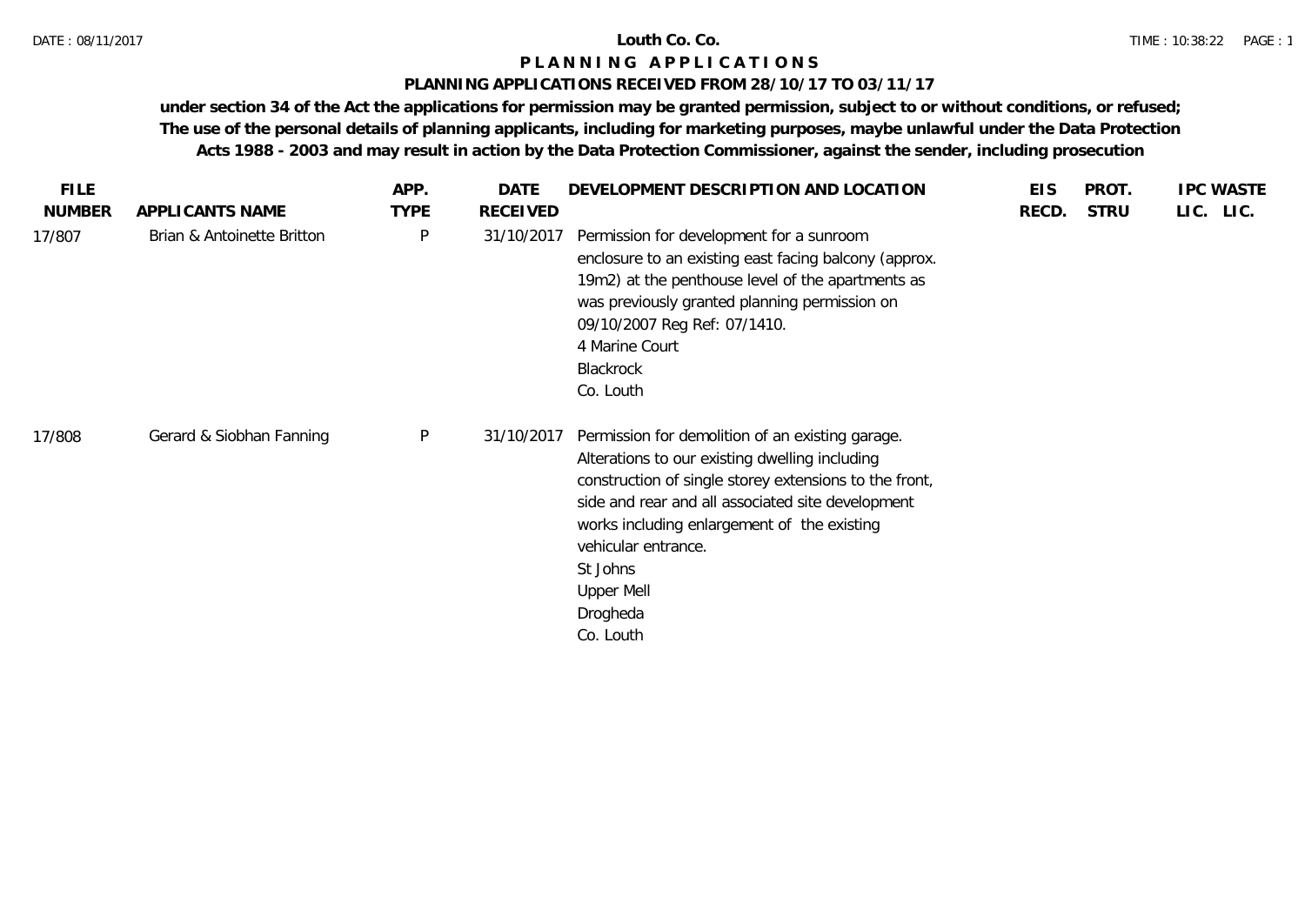### DATE : 08/11/2017 **Louth Co. Co.**

## **P L A N N I N G A P P L I C A T I O N S**

## **PLANNING APPLICATIONS RECEIVED FROM 28/10/17 TO 03/11/17**

| <b>FILE</b>             |                                 | APP.             | <b>DATE</b>                   | DEVELOPMENT DESCRIPTION AND LOCATION                                                                                                                                                                                                                                                                                                                                                                                                                                          | <b>EIS</b> | PROT.       |           | <b>IPC WASTE</b> |
|-------------------------|---------------------------------|------------------|-------------------------------|-------------------------------------------------------------------------------------------------------------------------------------------------------------------------------------------------------------------------------------------------------------------------------------------------------------------------------------------------------------------------------------------------------------------------------------------------------------------------------|------------|-------------|-----------|------------------|
| <b>NUMBER</b><br>17/809 | APPLICANTS NAME<br>Chris Hanlon | <b>TYPE</b><br>P | <b>RECEIVED</b><br>31/10/2017 | Permission for change of use of 2 no. existing youth<br>hostel buildings - Building A. (Two storey - larger)<br>proposed to be utilised as 2no. Tourism related<br>dwellings and Building B. (Two-storey - smaller<br>detached) proposed to be utilised as a two storey<br>dwelling. Both Building A+B will include various<br>alterations and extensions, new effluent treatment<br>system and all associated site development works.<br>Ballinteskin<br>Omeath<br>Co. Louth | RECD.      | <b>STRU</b> | LIC. LIC. |                  |
| 17/810                  | Siobhan Russell                 | $\mathsf{P}$     | 31/10/2017                    | Permission for development to consist of the<br>construction of a two storey dwelling house, a single<br>storey domestic garage, the installation of a waste<br>water treatment system and soil polishing filter and<br>all associated site works.<br>Sheepgrange<br>Drogheda<br>Co. Louth                                                                                                                                                                                    |            |             |           |                  |
| 17/811                  | Barry & Niamh Murphy            | $\sf P$          | 31/10/2017                    | Permission for development consisting of alterations<br>and extension to existing dwelling house.<br>26 St. Brigid's Terrace<br>Dundalk<br>Co. Louth                                                                                                                                                                                                                                                                                                                          |            |             |           |                  |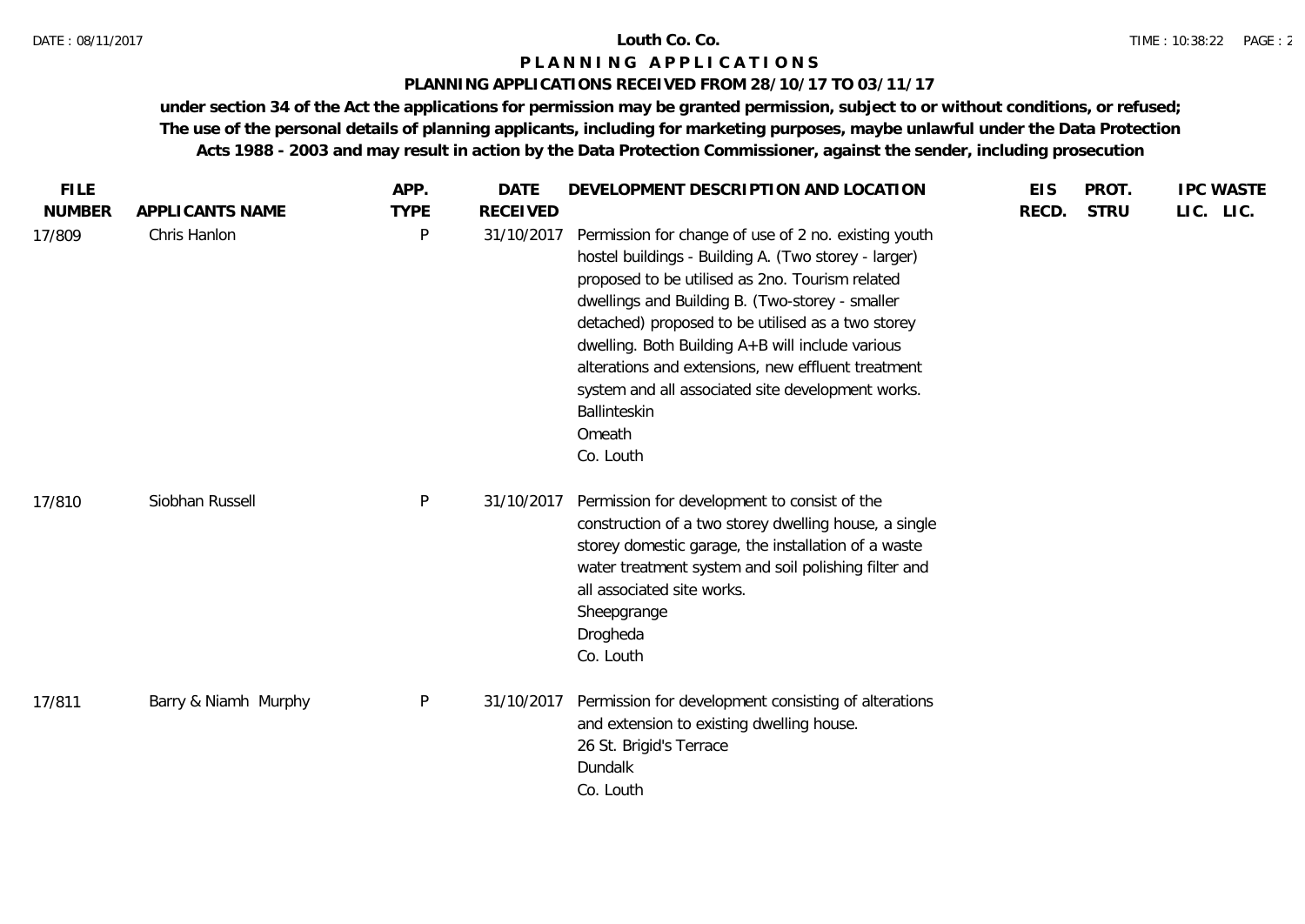### **PLANNING APPLICATIONS RECEIVED FROM 28/10/17 TO 03/11/17**

| <b>FILE</b>   |                            | APP.         | <b>DATE</b>     | DEVELOPMENT DESCRIPTION AND LOCATION                                                                                                                                                                                                                                  | <b>EIS</b> | PROT.       | <b>IPC WASTE</b> |
|---------------|----------------------------|--------------|-----------------|-----------------------------------------------------------------------------------------------------------------------------------------------------------------------------------------------------------------------------------------------------------------------|------------|-------------|------------------|
| <b>NUMBER</b> | APPLICANTS NAME            | <b>TYPE</b>  | <b>RECEIVED</b> |                                                                                                                                                                                                                                                                       | RECD.      | <b>STRU</b> | LIC. LIC.        |
| 17/812        | Ms Maeve Little            | P            | 01/11/2017      | Permission for a single storey extension to the side<br>and rear of the existing house and all site<br>development works including drainage and<br>landscaping treatment.<br>Cruachan<br>Rock Road<br>Blackrock<br>Co. Louth                                          |            |             |                  |
| 17/813        | Flexitech Ltd              | $\mathsf{R}$ | 01/11/2017      | Permission for retention of development consisting<br>of an ESB sub-station.<br>Coes Road Industrial Estate<br>formerly Sofa House<br>Coes Road<br>Dundalk, Co. Louth                                                                                                 |            |             |                  |
| 17/814        | <b>Aishling McGuinness</b> | P            | 01/11/2017      | Permission for extension to side and rear of existing<br>dwelling house and associated works.<br>49 Fane View<br>Blackrock<br>Haggardstown<br>Co. Louth                                                                                                               |            |             |                  |
| 17/815        | John Melia                 | P            | 01/11/2017      | Permission sought to convert existing barn to<br>holiday accommodation to include three separate<br>self contained residential units, wastewater treatment<br>unit and percolation area and all associated site<br>works.<br>Arthurstown Little<br>Ardee<br>Co. Louth |            |             |                  |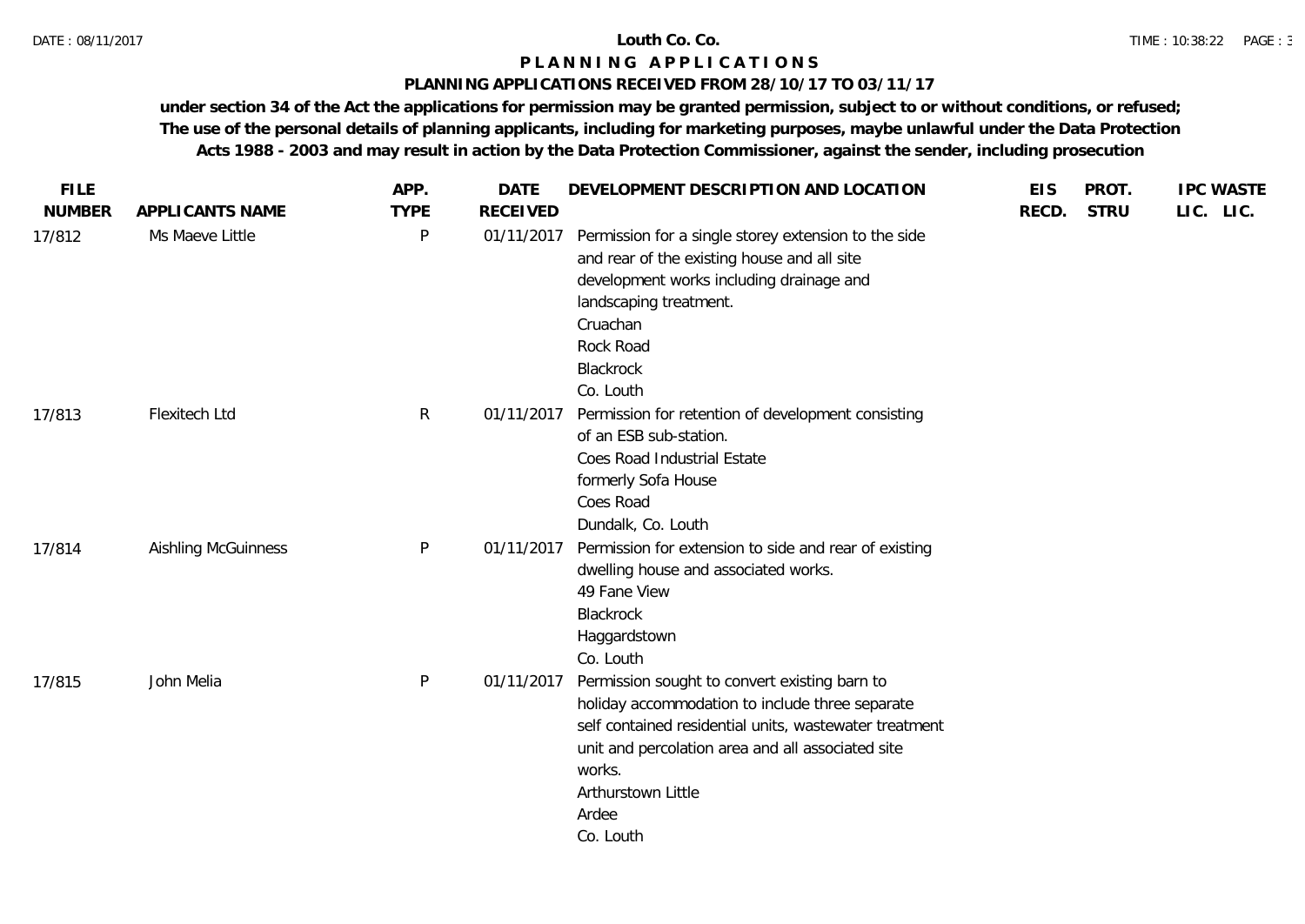## **PLANNING APPLICATIONS RECEIVED FROM 28/10/17 TO 03/11/17**

| LIC. LIC.<br><b>NUMBER</b><br><b>TYPE</b><br><b>RECEIVED</b><br>RECD.<br><b>STRU</b><br>APPLICANTS NAME<br>P<br>01/11/2017<br>Permission for dwelling house, detached domestic<br>17/816<br>Grace Kelly<br>garage, waste water treatment unit and percolation<br>area and all associated site works.<br>Tullydonnell<br>Togher<br>Co. Louth<br>P<br>Permission for alterations and extensions to a<br><b>Ecological Waste</b><br>02/11/2017<br>17/817<br>previously granted Block D, a dry materials store -<br>Management<br>(Previous planning reference number 12/88 - partial<br>demolition of an existing commercial unit, Block A (<br>Truck retail building with ancillary offices & stores);<br>Change of use of truck retail/repair area to materials<br>recovery facility/recycling plant with extensions and<br>alterations to remaining Block A to include tyre bale<br>storage and materials deposit areas, new staff and<br>office building, new weigh-bridge, truck wash area,<br>fuel storage unit, partial demolition of and<br>alterations to the existing commercial building, Block |
|---------------------------------------------------------------------------------------------------------------------------------------------------------------------------------------------------------------------------------------------------------------------------------------------------------------------------------------------------------------------------------------------------------------------------------------------------------------------------------------------------------------------------------------------------------------------------------------------------------------------------------------------------------------------------------------------------------------------------------------------------------------------------------------------------------------------------------------------------------------------------------------------------------------------------------------------------------------------------------------------------------------------------------------------------------------------------------------------------------|
|                                                                                                                                                                                                                                                                                                                                                                                                                                                                                                                                                                                                                                                                                                                                                                                                                                                                                                                                                                                                                                                                                                         |
|                                                                                                                                                                                                                                                                                                                                                                                                                                                                                                                                                                                                                                                                                                                                                                                                                                                                                                                                                                                                                                                                                                         |
| D (Storage building) to be re-used as a dry materials<br>storage area, alteration to the existing vehicular<br>entrance with all associated site development works.<br>Coes Road Industrial Estate<br>Coes Road<br>Dundalk<br>Co. Louth                                                                                                                                                                                                                                                                                                                                                                                                                                                                                                                                                                                                                                                                                                                                                                                                                                                                 |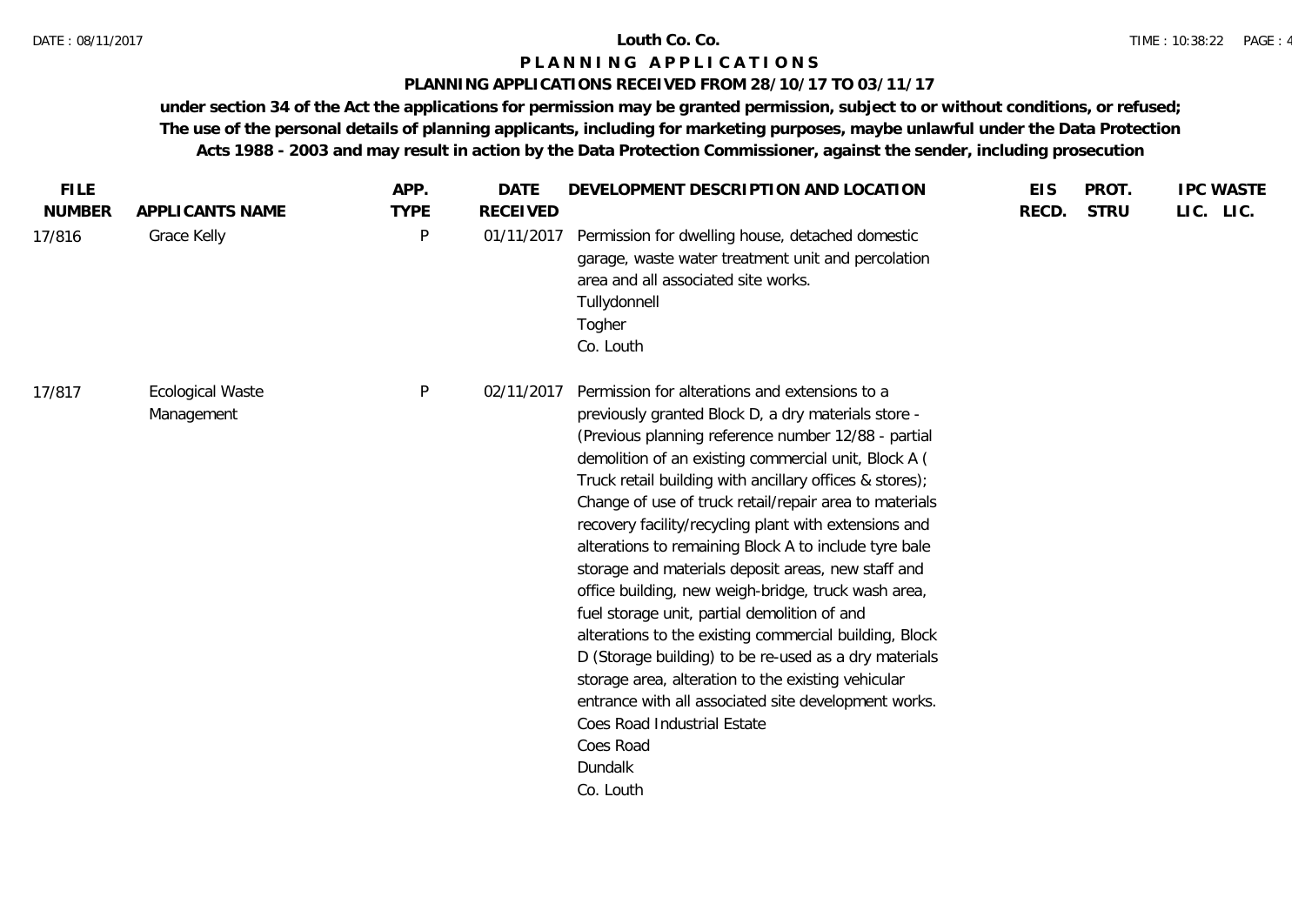## **PLANNING APPLICATIONS RECEIVED FROM 28/10/17 TO 03/11/17**

| <b>NUMBER</b> | APPLICANTS NAME                  | <b>TYPE</b> | <b>RECEIVED</b> |                                                                                                                                                                                                                                                                                                                                                                                                                                                                                                                                                                                                                                                                                                                                                                                                                                                                                                                                                                                                                              | RECD. | <b>STRU</b> | LIC. LIC. |
|---------------|----------------------------------|-------------|-----------------|------------------------------------------------------------------------------------------------------------------------------------------------------------------------------------------------------------------------------------------------------------------------------------------------------------------------------------------------------------------------------------------------------------------------------------------------------------------------------------------------------------------------------------------------------------------------------------------------------------------------------------------------------------------------------------------------------------------------------------------------------------------------------------------------------------------------------------------------------------------------------------------------------------------------------------------------------------------------------------------------------------------------------|-------|-------------|-----------|
| 17/818        | Nicholas Kevitt                  | P           | 03/11/2017      | Permission for alterations and extension to existing<br>dwelling house, new septic tank and percolation area<br>and all associated site works.<br>Mansfieldstown<br>Castlebellingham<br>Co. Louth                                                                                                                                                                                                                                                                                                                                                                                                                                                                                                                                                                                                                                                                                                                                                                                                                            |       |             |           |
| 17/819        | Bellingham Farms Unl.<br>Company | P           | 03/11/2017      | Permission for development (This is a Protected<br>Structure Development Plan Ref. No. LHS015044).<br>Greenmount Lodge was replaced with a new<br>dwelling (now called Coolstown House) under PA<br>Ref 106/85 granted planning permission in 1985.<br>The proposed development is a new vehicular<br>entrance for private traffic from the R132 Dublin<br>Road to Coolstown House. The purpose of this<br>development is to separate agricultural and public<br>utility traffic serving the farm and farmyard and the<br>Louth County Council water treatment plant from<br>private traffic serving the house. The new entrance<br>will include gates, wing-walls, railings and piers,<br>landscaping as well as kerbing at the roadside site<br>frontage and all associated site development works<br>including alterations to ground levels. An existing<br>agricultural field entrance towards the southern<br>boundary of the site will be closed-up.<br>Coolstown House<br>Greenmount<br>Castlebellingham<br>Co. Louth |       | Y           |           |